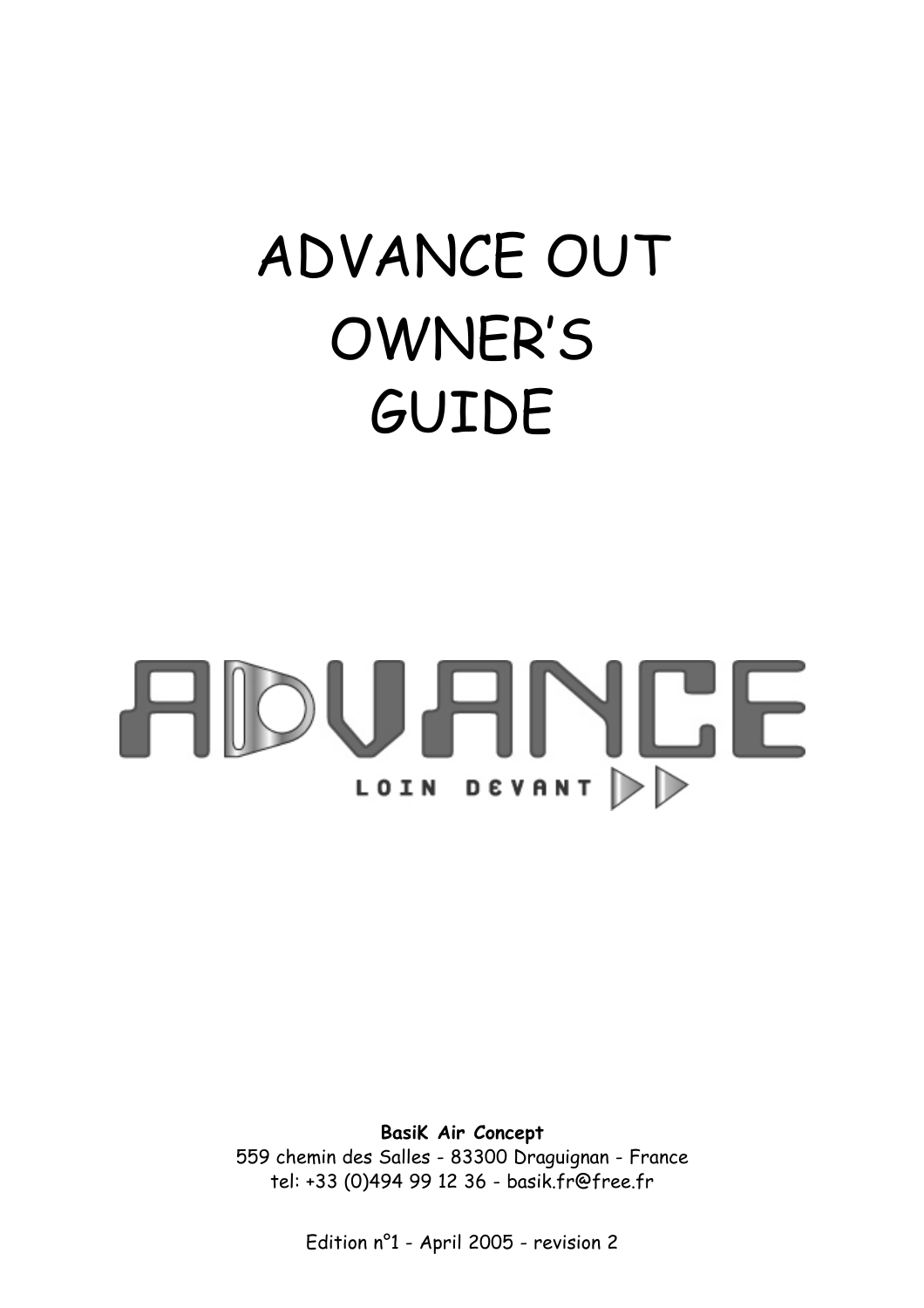| Overview                            | page 2     |
|-------------------------------------|------------|
| Parts List                          | page 3     |
| AAD (Cypres and Vigil) Installation | page 4     |
| Closing the reserve container       | page 5-9   |
| R.S.L. instructions                 | page 9     |
| Closing the main container          | page 10-13 |
| Ripcords                            | page 14    |
| 3 rings Release                     | page 14    |
| Before Jumping the Advance          | page 15    |
| Maintenance and Repairs             | page 16    |

| Advance | Size | SN# | Manufacturing<br>date |
|---------|------|-----|-----------------------|
|         |      |     |                       |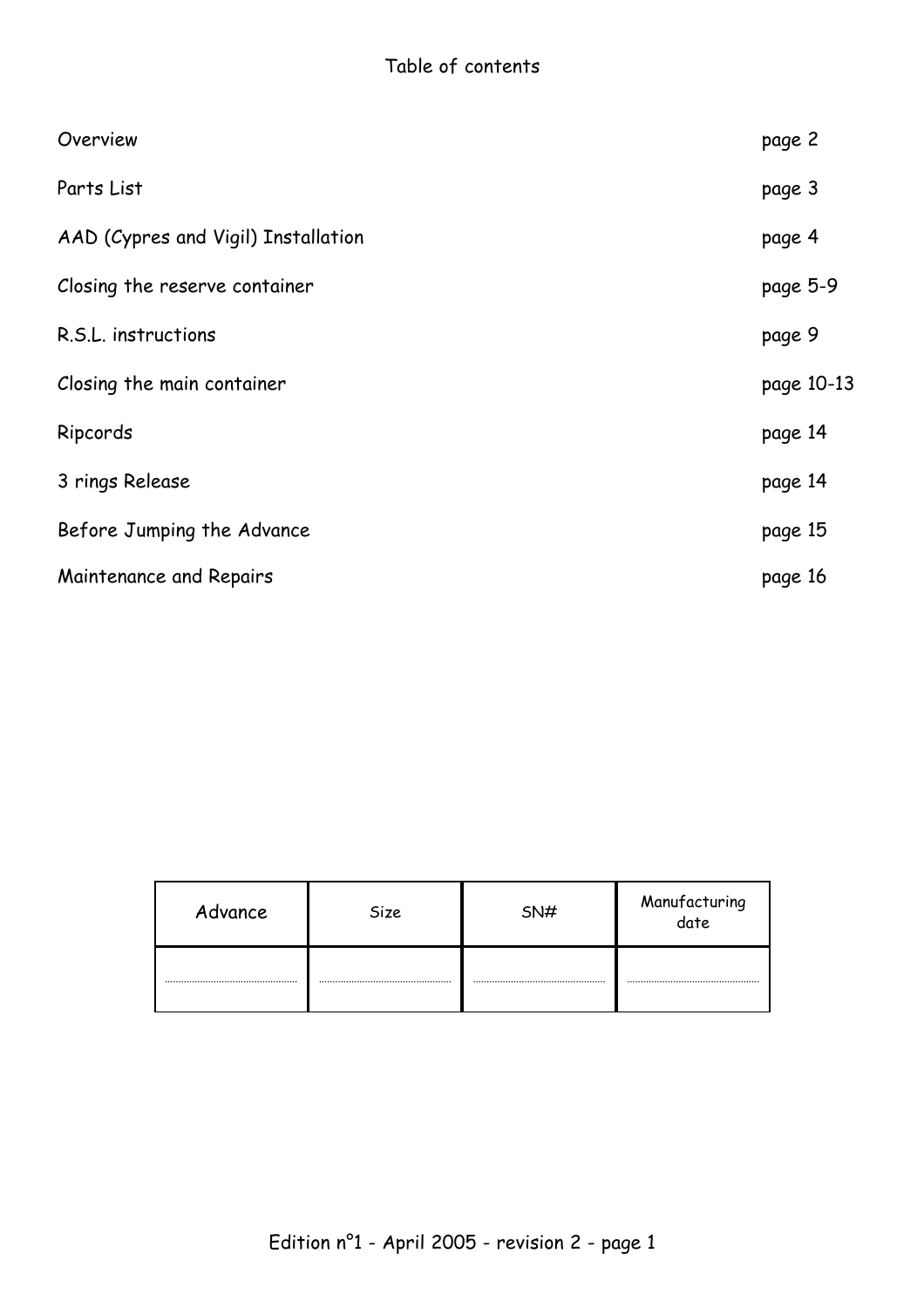BasiK Air Concept became the "second" French manufacturer with the Advance container system.

As the name suggests, Advance is a new generation of container system with many innovations.

The reserve container is characterized by the no-side-flaps technology and its partially exposed reserve pilot chute. The no-side-flaps technology improves the extraction speed of the reserve free bag and reduces the likelihood of container closing mistakes.

When you look at the Advance, what you see is the reserve free bag itself, reinforced with the same material of which the container is built. Should you be dragged on the ground after a bad landing, the free bag will offer the same resistance as regular flaps found on other container brands.

The reserve free bag is protected on its lateral and top sides to avoid any snagging with the main risers. The Advance container system is equipped with the 3-rings release system. Other standard features are discribed below. The harness is available in 2 types of webbing, type 7 or type 8 and you can even mix them.

The Advance system is equipped with a R.S.L. at no extra charge if needed.

Design and testing of the Advance were accomplished over a period of 15 months, and has resulted in being one of the most innovating rigs on the market. We remind you that you have to be certified to assemble and pack the Advance container system.

Advance comes with the following options included at no extra cost:

Hip rings Velcro-free toggles Front loop risers Custom harness size Custom colors\* Kill-line main pilot chute Free-fly secured main opening pad Z knife on ring cover Leg strap junction R.S.L system

\* According to available list

The Advance container system has been tested in accordance with AS-8015B and EQ-530-03, and is approved under TSO C-23d, JTSO-C23d and under French certifications QAC 121 and EQ-530-03.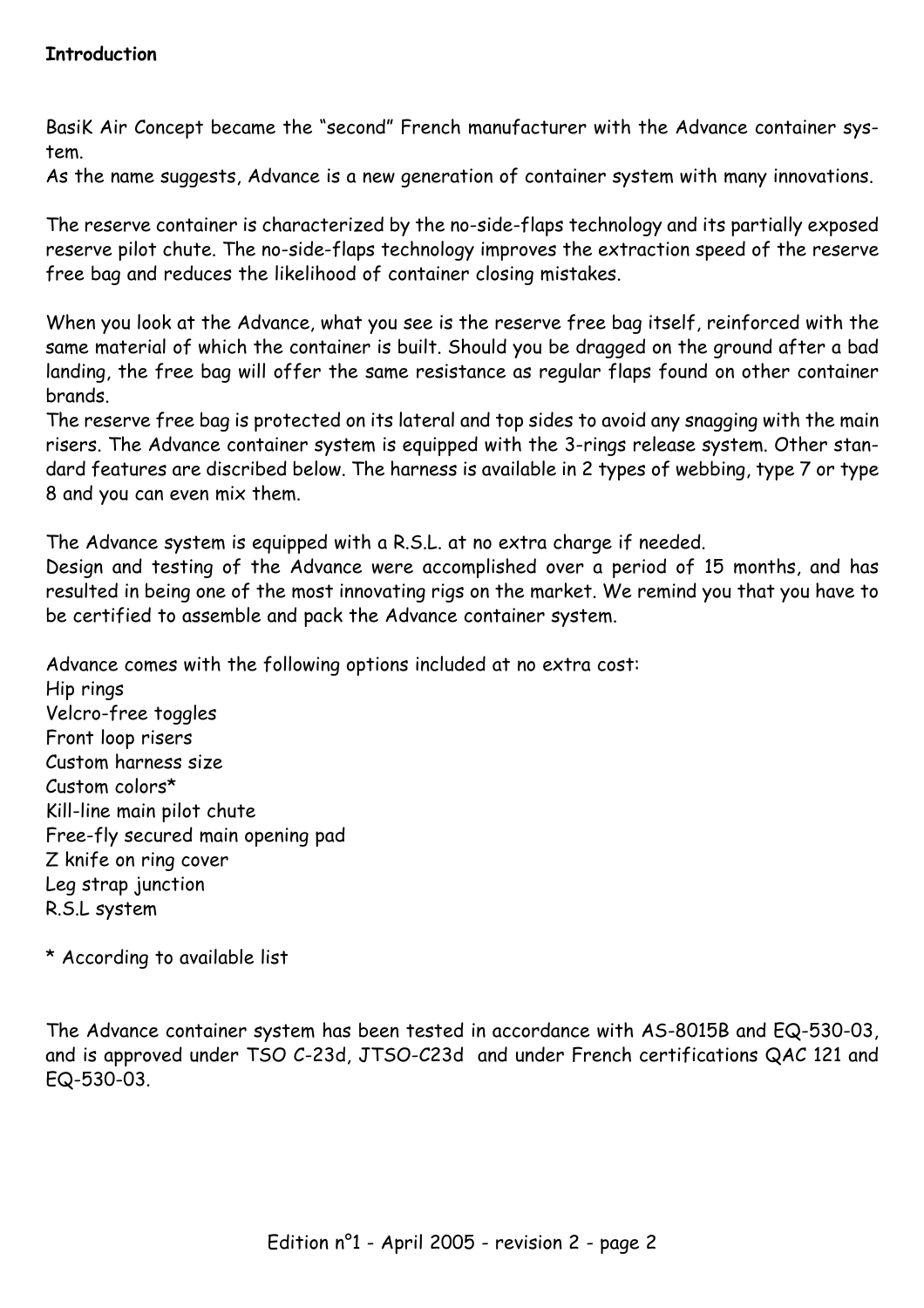Parts List

The Advance container system is delivered with the following components:

Harness and container Main risers with steering toggles Main deployment bag with kill-line pilot chute or bunjie installed Breakaway handle Reserve handle Reserve free bag and bridle\* Reserve Pilot chute\*\* Reserve steering toggles Main closing loop Reserve closing loop One extra main closing loop Rubber bands Owner's guide

All Advance harnesses are manufactured Cypres or Vigil-ready. FXC setup is an option. All instructions to install these AAD can be found in the Student additional manual either.

No other brand component can be used with the Advance container system.

All components listed above can also be purchased individually from BasiK Air Concept and its official dealers. Advance limitations of use are 110 kg at 150 kts.

BasiK Air Concept cannot be held responsible in case of an use over these weight and speed limits except for Student sizes 3 and 4 which are certified at the same airspeed but at a weight limit of 130 kg.

\* Only the Advance reserve free bag can be used with the Advance container system. \*\* Only the Advance reserve pilot chute can be used with the Advance container system.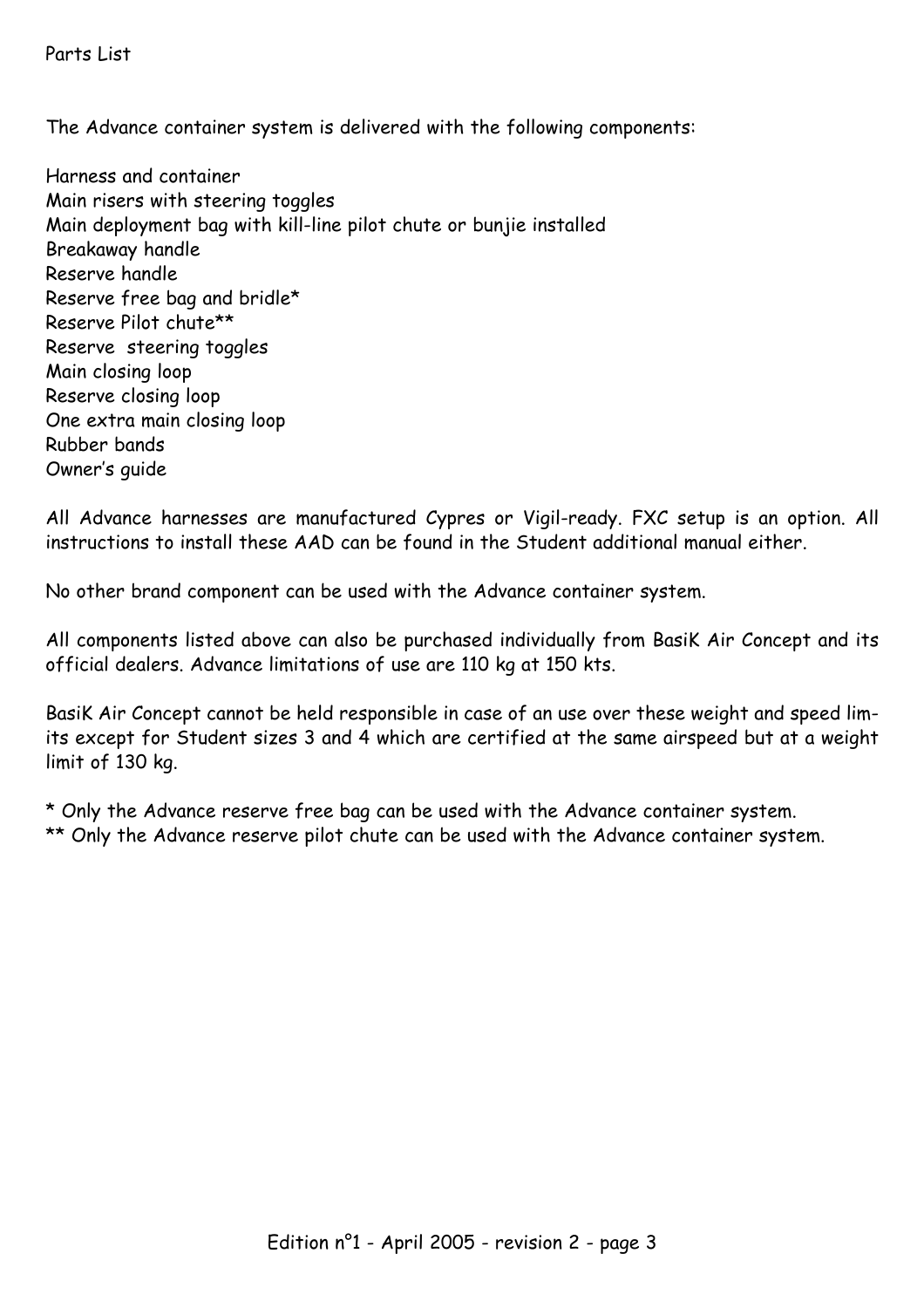Install the AAD main unit into its pocket, cable connexion must be facing downward. **Airtec installation kit is only allowed for Cypres AAD type**. Stow remaining cables and route the cutter and the control unit into the white type 4 /1.5" channel toward the collar. **For Advance IN container type, please report to the Advance IN additional guide.**







Close the protecting scratch flap. Set the cutter in its elastic band. Route the control unit through the slit at collar level.







Slip the control unit into the back-pad and stowed it in its place. Close the protecting flap. Installation is done. It is possible to install the control unit in the right ring cover (only available under request for student Cypres unit).





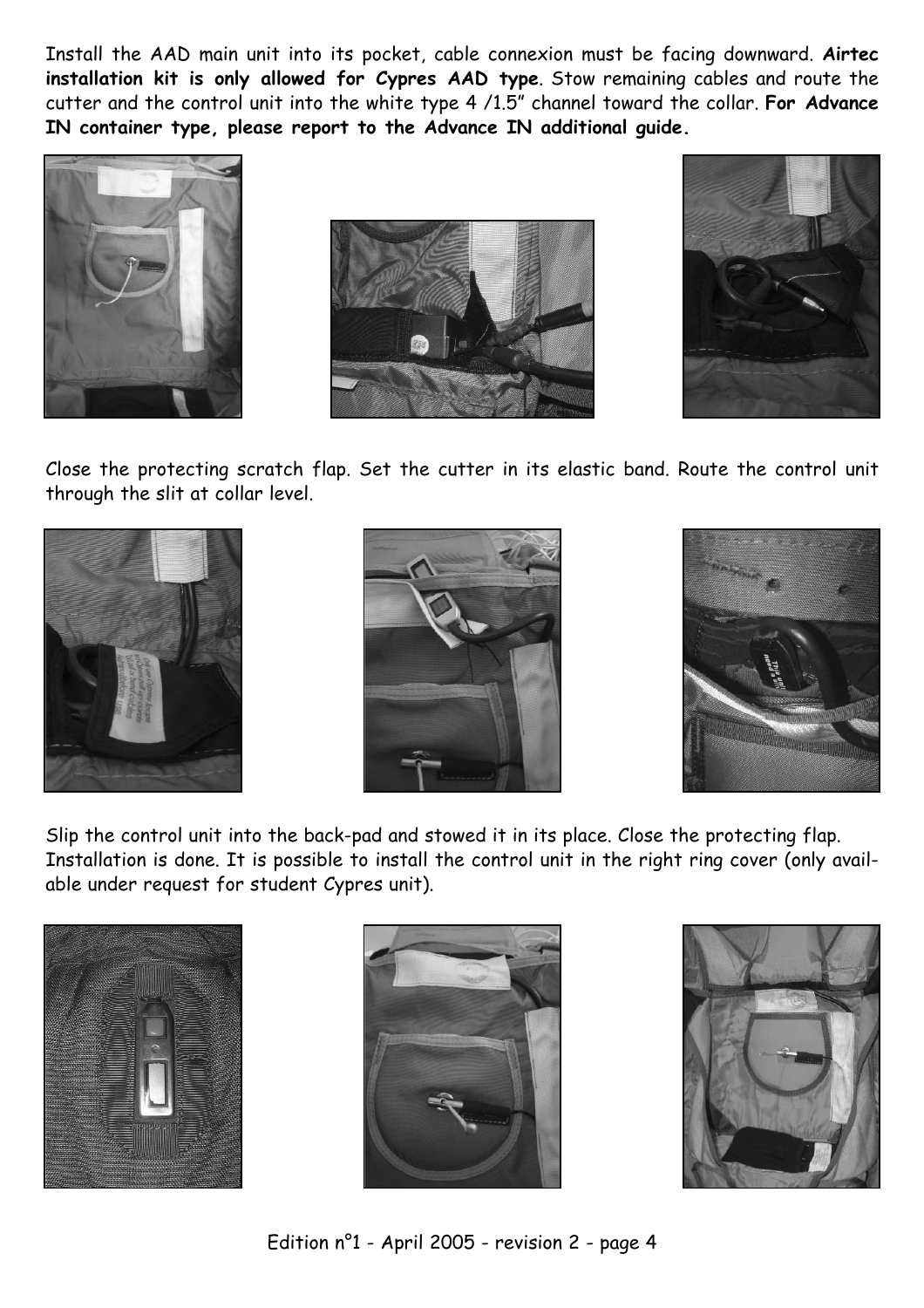## **Reserve container closing instructions for the Advance OUT container system**

This chapter deals with the procedures for packing a ram air reserve canopy into the Advance OUT container system. Assembly and packing of the reserve must be accomplished by a certified rigger, or by the manufacturer of the Advance container system. Before starting to pack fill your rigger's log book copy down the type of canopy, S/N and DOM from canopy data panel.

Required tools: One temporary pin (with warning flag attached) One pull-up cord (120 cm minimumlengh) One packing paddle or long bar One T bar Two 15 cm strips of 2,54 cm velcro loop The closing loop must be between 8 cm to 8,5 cm long (report page for the appropriate length).

Make a thorough inspection of all components of the reserve parachute. Reserve pilot chute, Reserve bridle, Free bag, Reserve canopy, Lines, Slider, Connector links, Harness and container system.

Follow the canopy manufacturer's directions for the inspection, attachment to risers, routing of control lines, attachment of steering toggles, setting deployment brakes, and for flaking and folding the reserve canopy. Parafun highly recommends the Pro-pack for all ram-air reserves packed into theAdvance container system. This Pro-pack can be done in different maners. The purpose of this guide is not to explain to you how to pack a reserve canopy but only how to set the free-bag into the Advance container system. However, because of the new shape of the reserve container, it is important to fill both upper corners and the bottom of the free-bag as much as you can. Avoid to have a lot of material in the sides of the free-bag. This filling must b e

symmetrical to help you get a good secure hold of the two upper side closing devices.

Set the deployment brakes on each side by pulling the control line down through the guide ring until the brake loop passes through it. Insert the stiffened upper portion of the toggle through the loop and pull it up tightly against the ring guide. S-fold the slack between the toggle and the brake-set, and stow it under the elastic located on top of the guide ring. Mate the scratch on the toggle with the one located on the riser.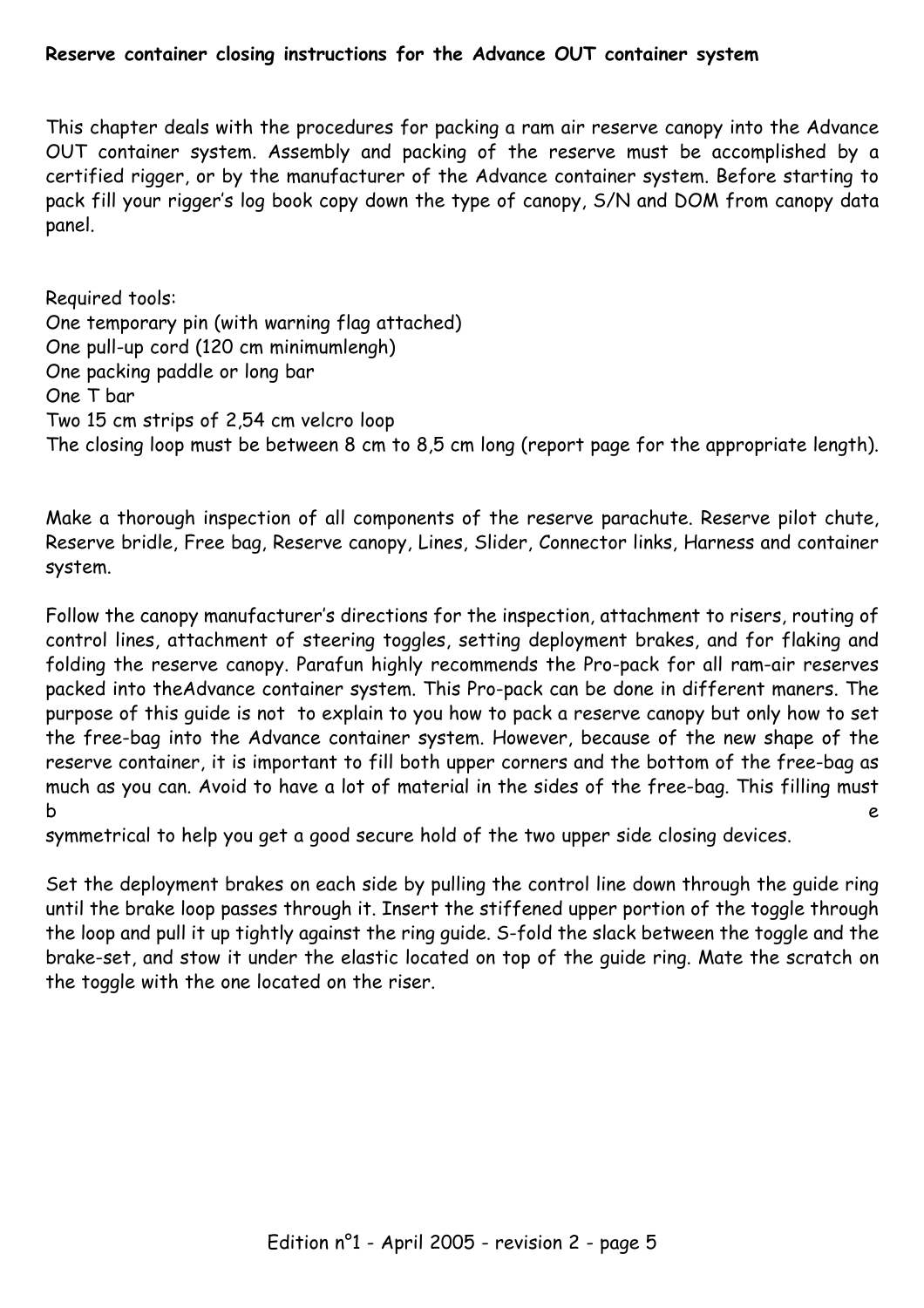Place thebulk of canopy on each bottom side of the free bag. Lock the mouth of the free-bag by making two stows with the suspension lines in the safety stow. Stow the remaining of suspension lines in the line-stow pouch on the back of the bag. This is where it is useful to use the velcro strips mentionned in the list of tools. Cover the hook velcro on the pouch with the strips of loop velcro while stowing the lines into the pouch. S-fold the lines making sure to match the full width of the pouch.



Leave a slack of 40 cm from the free bag to the risers. Remove the stripsof loop velcro and mate the velcro atthe mouth of the pouch, making sure that none of the suspension lines are trapped by the closure.

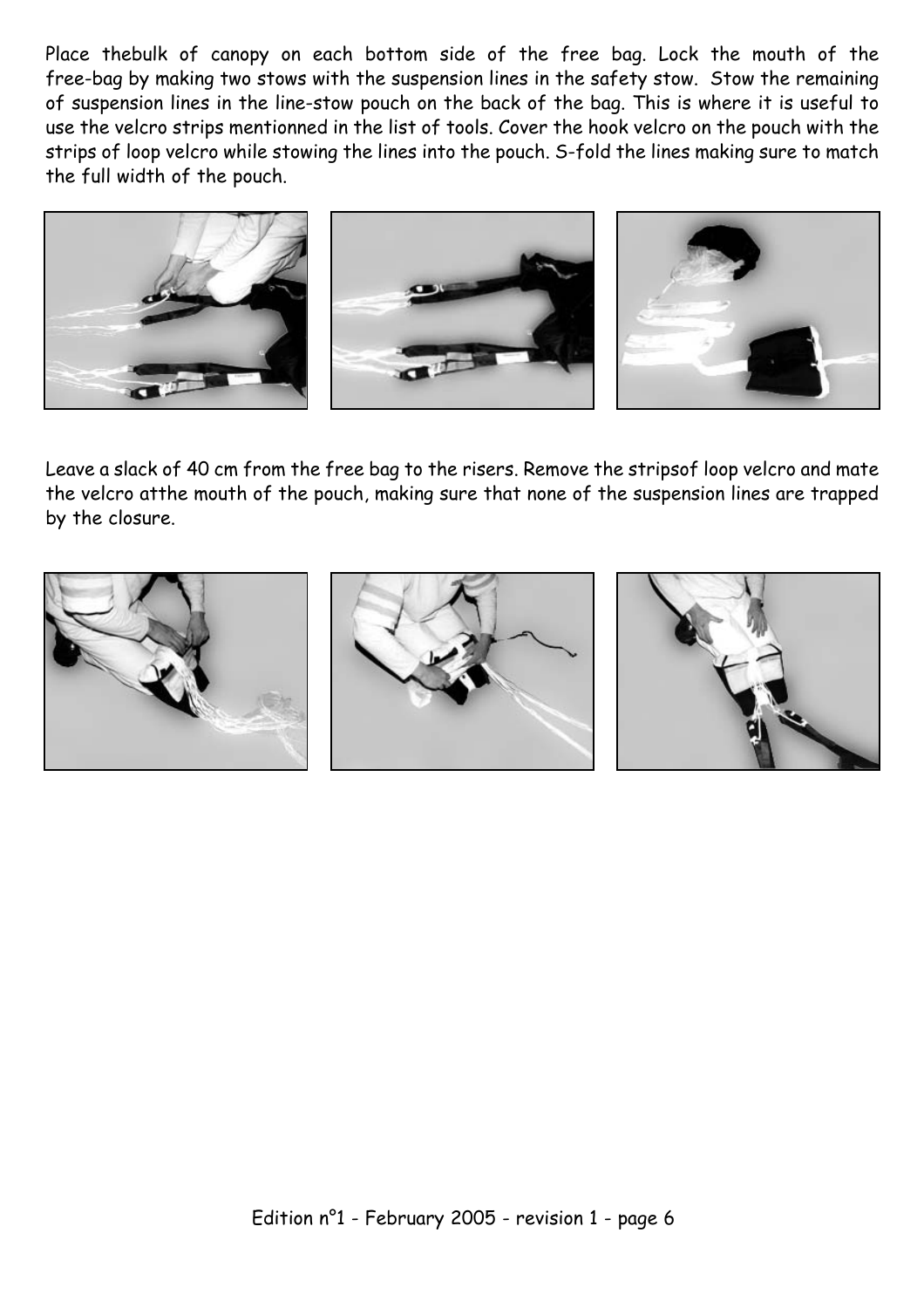Prepare the reserve container. If the Cypres is installed, thread the reserve closing loop through the Cypres cutter, and then the pull-up cord through the reserve closing loop. Lay the reserve risers in the container so that the connector links are in the lower corners of the container.



Thread the pull-up cord and the reserve closing loop through the grommet of the free-bag. Lay the bag in the container with the lines stow pouch facing down. Lay the lines protection flap located over the AAD pouch on the free bag. Secure with the temporary pin. The bridle must stay over the reserve container. S-fold 30 cm of bridle up and down on the free bag. Close the two upper closing devices by setting them over the two corners of the free bag. Thread the elastic through the grommet and secure it with 3 cm maximum of the free bag bridle after makinga needle form to the bridle. Always keep the bridle toward the reserve container to avoid any misrouting during the closing procedure. Make two folds up and down right over the closing system. For the Advance container system equipped with the R.S.L. system report to page 8 . "S" fold the remaining free-bag bridle up and down both sides of the temporary pin and pull-up cord. Route the pull-up cord through the pilot chute and out through the cap. Be careful to not route through in and out the springs.

Seat the lower end of the pilot chute on top of the free bag grommet and bridle, keeping the pull-up cord tight. Compress the pilot chute and lock it with the temporary pin. Now pull all fabrics out from under the top plate so that the pilot chute fabric is spread out. At this point, check the lenght of the closing loop. If the pilot chute's top plate can rock back and forth or from side to side, the loop is too long. Shorten it so that when the pilot chute is compressed and locked with the temporary pin, the top plate is firmly seated in the nest formed by the shape of the free bag.

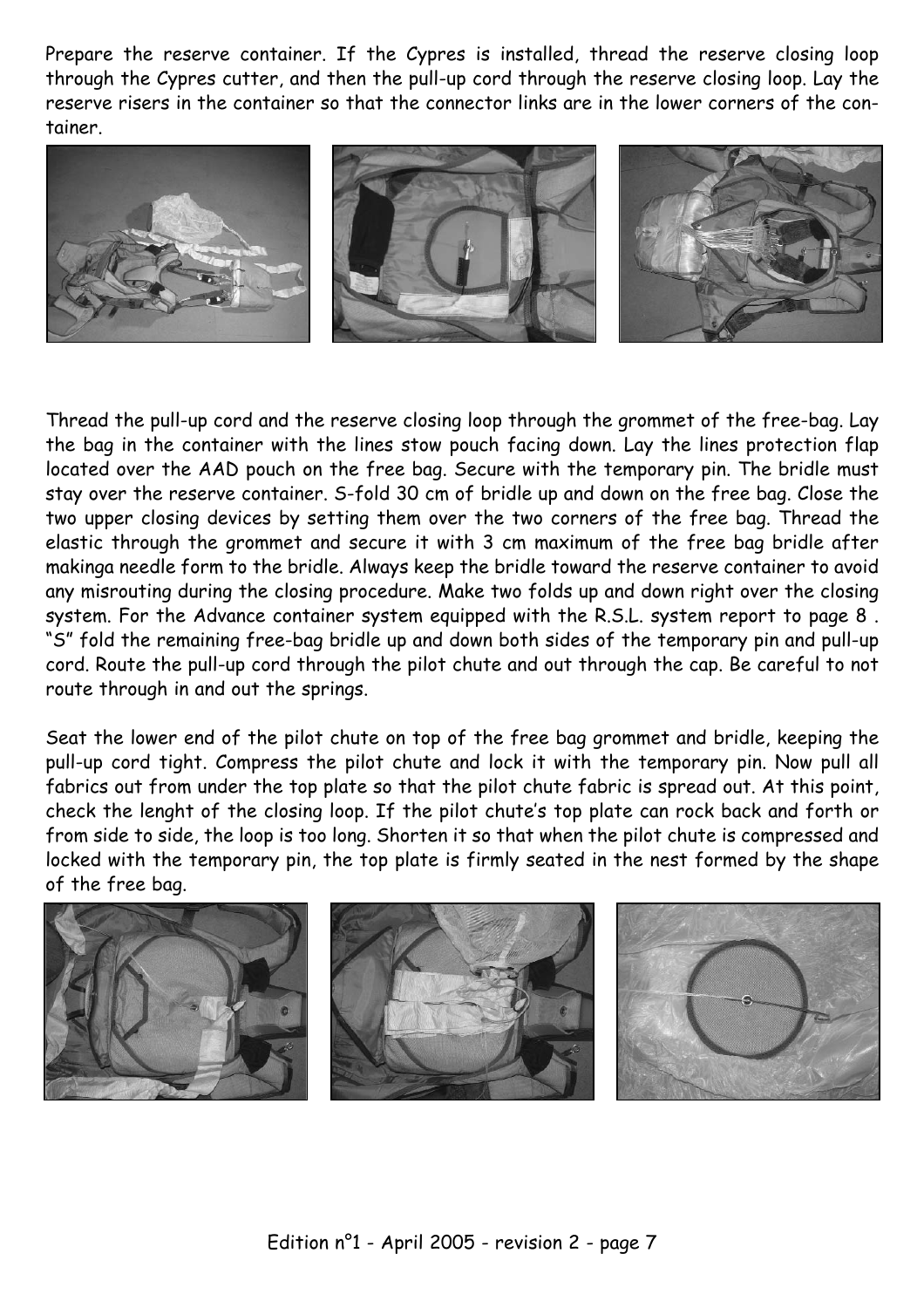Fold or roll the pilot chute fabric at the top of the pilot chute parallel with the top of the container, and push this roll under the top plate of the pilot chute. Stow the remaining of the pilot chute fabric down the sides of the pilot chute top plate. Push the excess fabric under the pilot chute top plate. Fan out the pilot chute fabric excess, so that it extends wider than the bottom flap.

Make sure to keep the point of the fan narrow and tight to the middle bottom of the pilot chute plate. Close the bottom flap and secure it with the temporary pin.

Close the top flap and secure it with the temporary pin. Push the side tuck flaps under the ears of the bag.

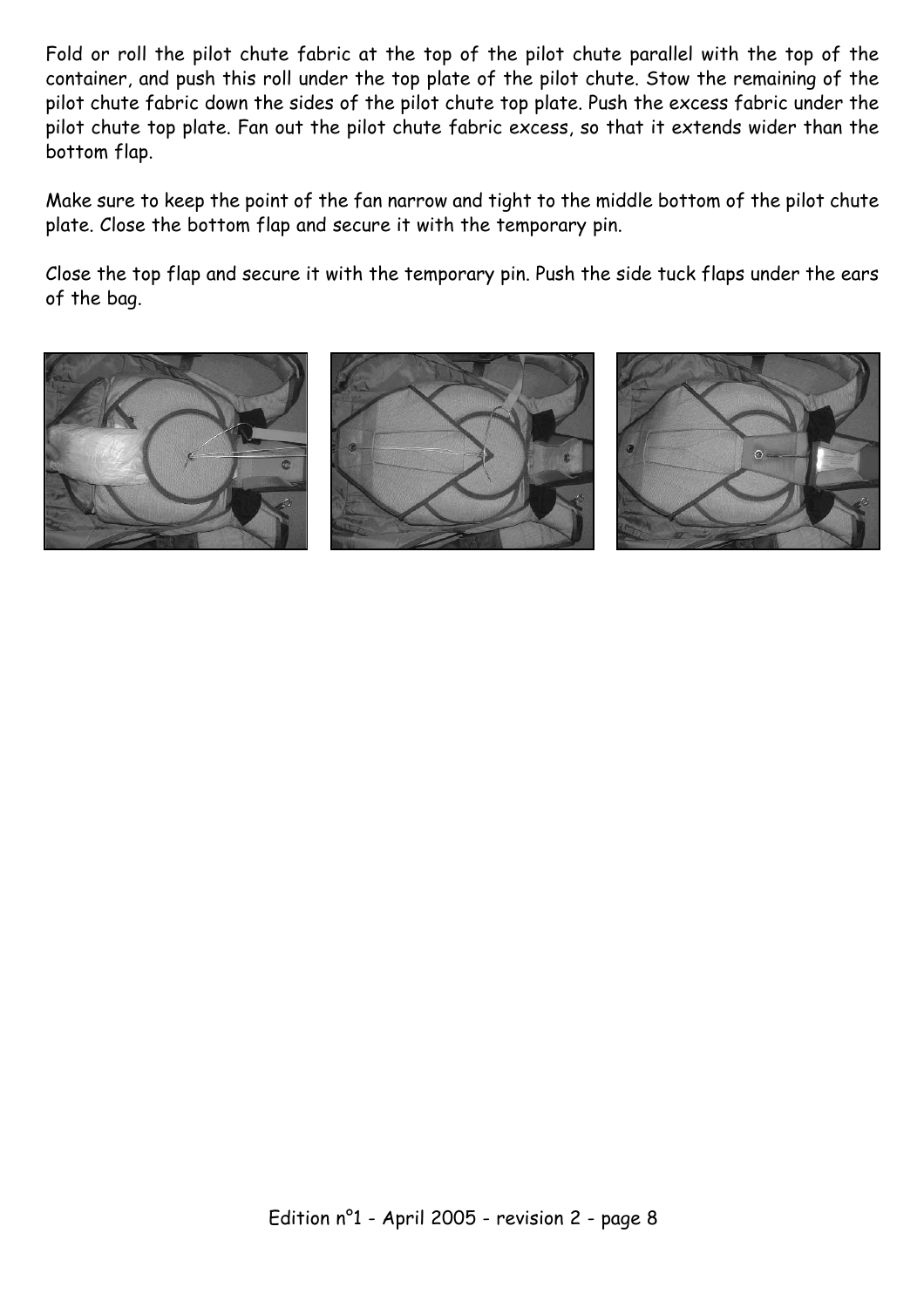1) Without R.S.L. Close the container with the reserve cable pin. Remove the temporary pin. 2) With R.S.L. Thread the reserve cable through the upper guide ring then through the R.S.L. ring, then through the lower guide ring. Close the container with the reserve pin. Remove the temporary pin.







This system doesn't replace the normal activation of the reserve handle. As any mecanical system, it might not work. Remember, you always need to make the full safety procedure, cutaway the main and activate the reserve. For the few cases where immediate reserve activation may not be desired, the Advance R.S.L. features a quick-release which can be used to disconnect it. This quick release consists of a snap-shackle which is normaly attached to a small ring on the inboard side of the left main riser. Release of the snap-shackle is accomplished by a quick tug on the red ribbon attached to the release ring. Some jumpers feel that the R.S.L. should not be connected during Canopy Relative Work, preferring to disconnect from the main and then fall free of a "wrap" before deploying the reserve. Also, if winds are high, the jumper may disconnect the main canopy after landing to avoid being dragged. In this case the quick-release can be used prior to landing to prevent an non desired activation of the reserve.

## **Assembling the R.S.L.**

There are two rings mounted on the reserve top flap near the end of the ripcord housing. After installing the reserve ripcord in the housing, the cable must be routed first, through the upper guide ring, then through the R.S.L. ring, located at the end of the R.S.L. bridle and at last through the lower guide ring. It is important to assemble the cable with the rings in this exact order. Before the reserve container is closed, the R.S.L. bridle must be routed out from under the reserve pin flap at the upper left. The velcro of the R.S.L. bridle should be mated to the velcro on the left reserve riser to bring the bridle over the shoulder. Then the snap-shackle can be connected to the small ring behind the inboard side of the left main riser. There should be enough slack in the R.S.L. bridle so that the main riser can be pulled in any direction without putting any tension on the reserve riser. Any slack in the R.S.L. bridle near the reserve flap must be tucked under the reserve top flap. Caution although the R.S.L. is considered to be very dependable, it is only a backup, and should never be relied upon entirely for activation of the reserve. In the event of a breakaway or cutaway, the jumper should follow through by pulling the reserve ripcord handle as if there was no R.S.L. It must also be understood that the R.S.L. will not operate in the event of a total non opening of the main contaniner. Connect the R.S.L. snap-shackle to the small ring behind the inboard side of the left main riser.Your R.S.L. system is actived. To disactivate it, disconnect the snap-shackle.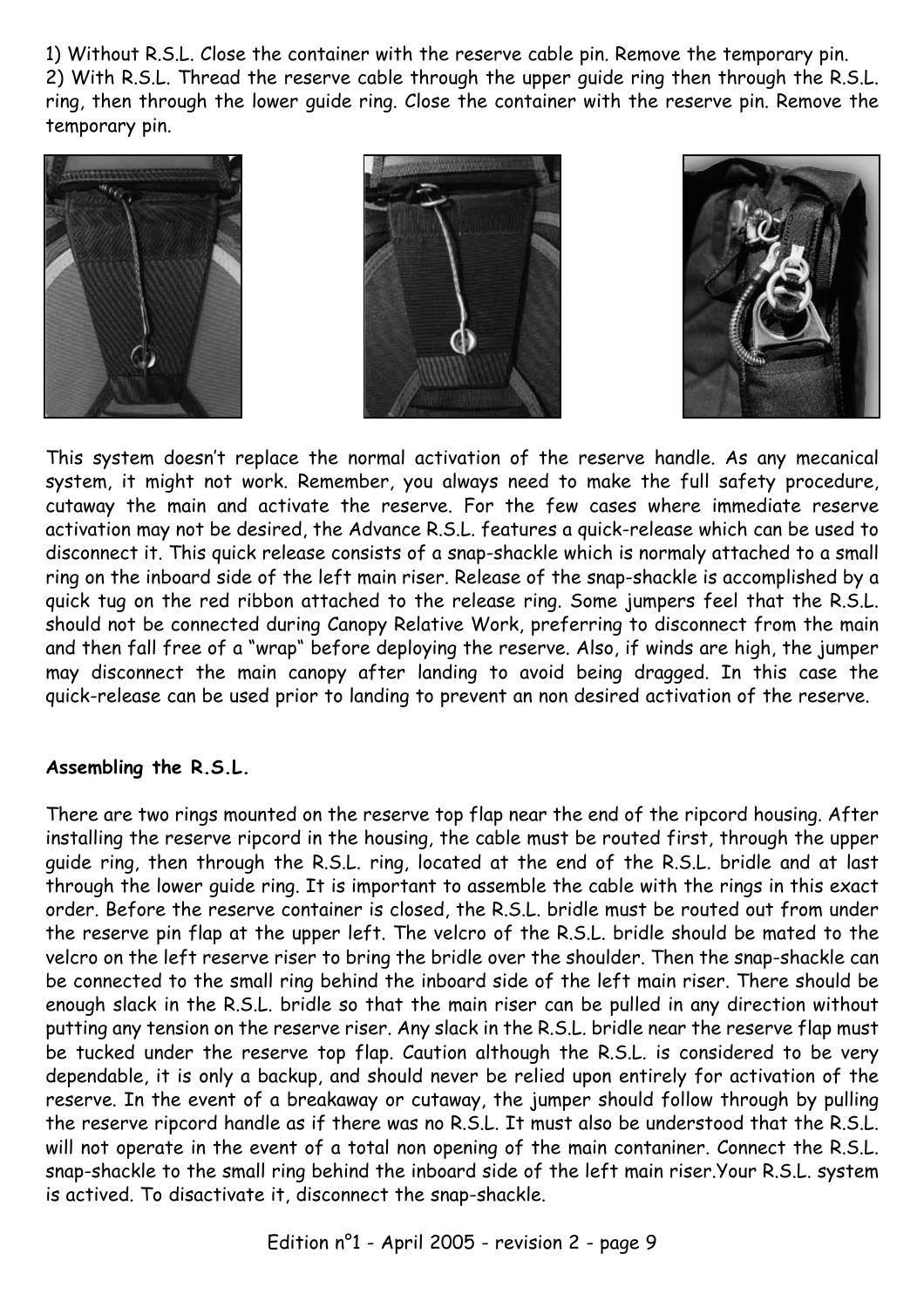This chapter details packing instructions of setting the main canopy into the Advance container system.

Assembly and packing of the main canopy must be done by a certified person or by the person making the jump, in accordance with. These persons must follow the canopy manufacturer instructions for these operations.

Basik Air Concept cannot be responsible in case of an assembly or packing mistake.

1) Carefully inspect the main canopy, suspension lines, steering lines, slider and grommets, connector links and other parts of the main canopy before assembling it with the risers. Replace or repair any worn or damaged parts. Inspect the deployment bag, bridle, and pilot chute as well.

2)Attach the main canopy to the main risers, making sure that the canopy is facing the same direction as the container system. Each suspension line must be clear all the way from its attachment point through the slider grommet to the connector link without passing around any other line. Make sure the steering lines are clear from the trailing edge of the canopy through the slider grommets and through the ring guides on the rear risers to the steering toggles. Each steering toggle must be securely tied to its control line at the location specified by the canopy manufacturer.

Make sure as well that the connector links are tight enough so that they cannot be loosened with the fingers alone. If soft links are used, please report to the canopy manufacturer to install and secure them.

3)Attach the connector link of the main bridle (located inside the main bag) on the ring located at the top of the main canopy and tighten it enough.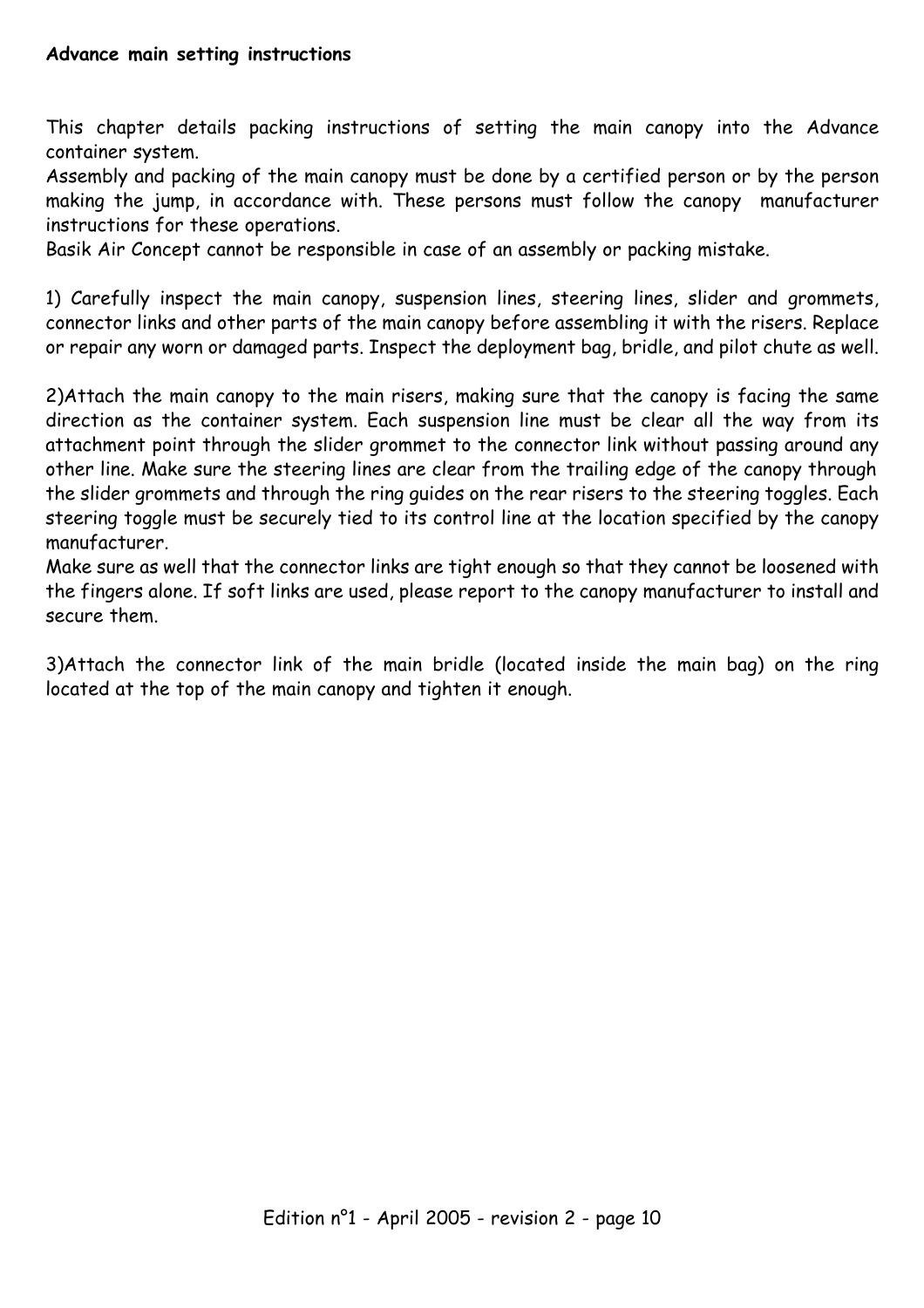Set the deployment brakes on each side by pulling the control line down through the guide ring until the brake loop passes through it.

Insert the pin of the toggle through the loop and pushit up tightly against the ring guide. Insert the pin of the toggle into its locking stow. Insert the lower part of the toggle into its locking stow too.

S-fold the slack into the channel located behind the riser.

At this point, refer to canopy manufacturer's guidelines for

packing. Before setting the main canopy into its bag, you must cock the kill line of the main pilot chute (if used).



After the packing has been set into the main bag it must look like the below left picture.



Lay the risers between the sides of the reserve container and the risers covers. Close the risers covers and stow the risers straight on the side of the reserve container.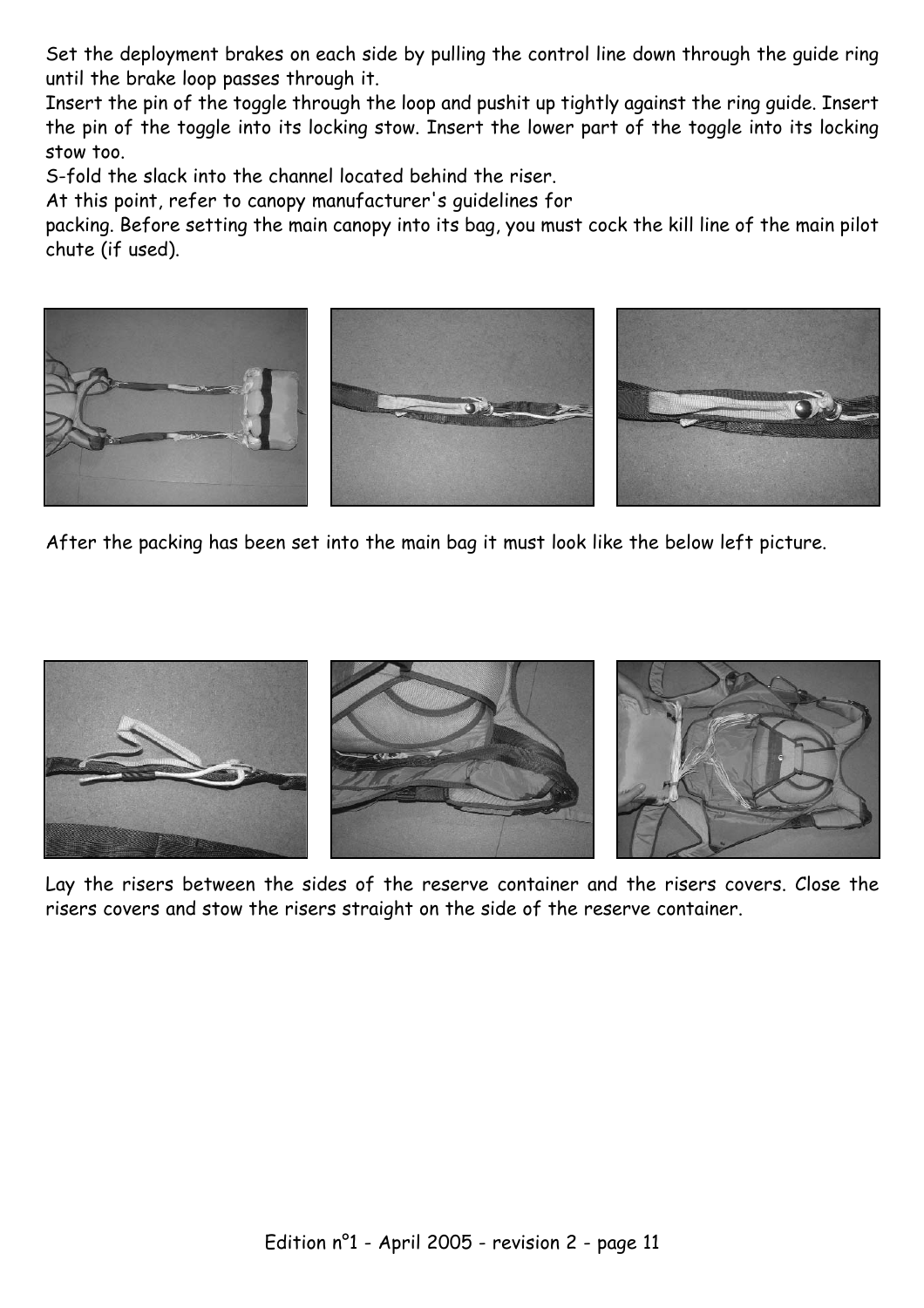

Before setting the main bag into the container be sure to have cock the kill line system of your main pilot chute (if used).**The colored mark must be visible in the window. If not re-cock the system.**

Set the main bag into the container with the line stows oriented toward the bottom. This position is important; if the line are oriented toward the top, it may be more difficult for the pilot chute to extract the bag. Also, the lines can snag easily any part of the container.



Pilot chute bridle must be route out toward the upper right side. Closing flap order is: -Bottom -Up -Left -Right

Secure with the pin located on the pilot chute bridle. Bridle must be laid verticaly as shown on the middle above shot. Close the main protecting flap and stowed the remaining bridle under the right main flap toward the corner and the pilot chute pouch.

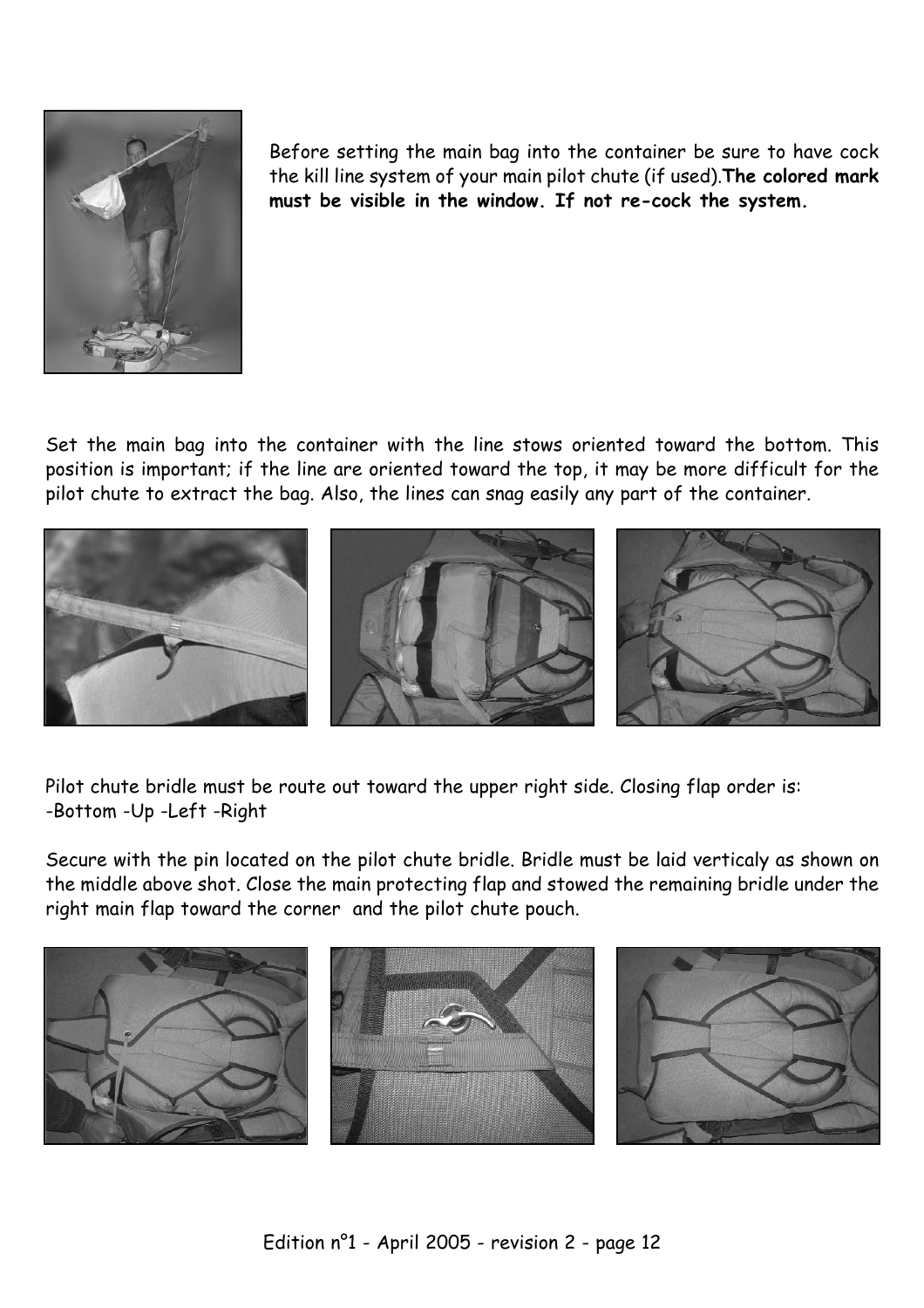Lay the pilot chute out flat with mesh side up. Fold some of the excess briddle on top of it, and fold the pilot chute in half over the bridle. Now fold the curved side up about 10 cm. Fold the bridle twice. Leave some space between the bridle and the ripcord.

Fold the pilot chute into thirds, and then roll it tightly until having cylindrical shape. Tuck the slack of bridle into the pouch, then tuck the pilot chute. Spread widely the pilot chute into the pouch.











Set the FF pad into its place. The longer tuck tab goes into the pouch over the pilot chute. Handle is oriented toward the pouch.

## **Closing the Advance container with a pull-out opening system**

FTRST COCK THE KTLL LINE OF THE PILOT CHUTE

1) Mate the velcro from pull-out pad with the velcro located under the pull-out pad cover at the right hand corner of bottom flap.

2) Stow the bridle in folds 15 to 20 cm long, and lay the folded bridle across the upper part of the bag. Be sure not to tuck these folds down between the bag and the bottom of the reserve container. Doing so may delay the action of pilot chute.

3) Loosely fold the pilot chute and lay it across the bag.

4) Close the flaps as follow, bottom-top-left-right, securing the closing loop with the pin.

5) Tuck the slack under the right side flap.

7) Close the protecting flap.

Be sure that the connecting knot between the pilot chute and the briddle is not trap under the flap.

Edition n°1 - April 2005 - revision 2 - page 13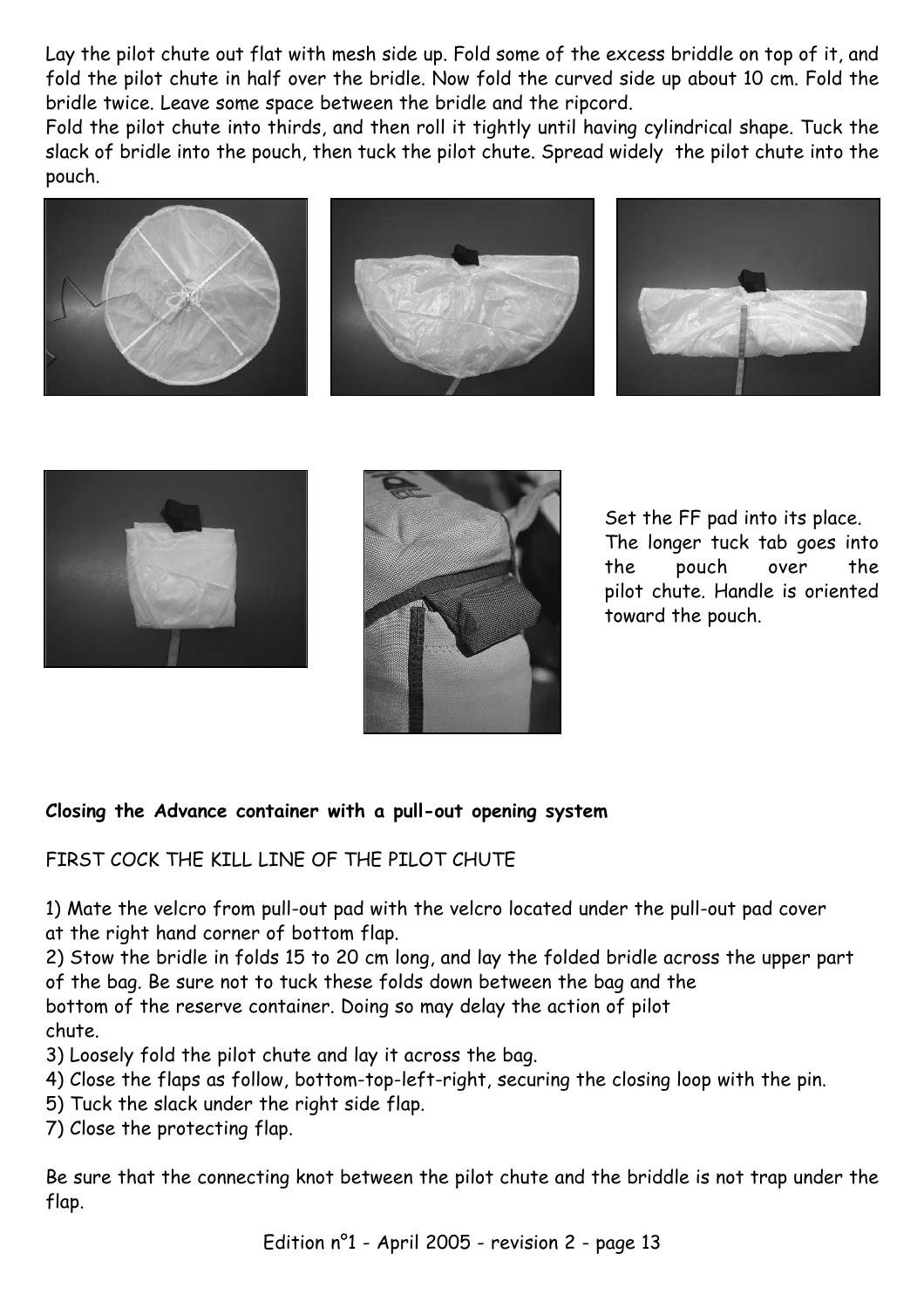Shots of hooktable and pillow breakaway handles. Shot of reserve handle







## **THE 3-RINGS RELEASE SYSTEM**

The periodic maintenance of the 3-rings release system is strongly recommended. This maintenance has to be performed every month.

1) Extract the cable completely from its housing and disconnect the risers.

2) While the system is disassembled, closely inspect it for wear. Check the white locking loops to make sure they are not frayed.

3) Check the velcro on the breakaway handle and main lift web to make sure it is clean and adequately holds the handle.

4) Check the cable ends for a smooth finish. The ends are finished at the factory to have a smooth, tapered surface. This prevents the cable from hanging up in the

loop. Check the cable ends and consult a rigger or manufacturer in case of a burr or hook is present.

5) Check the stiching, including that which holds the large rings to the harness.

6) Pull the housings downwards. They shouldn't move downwards more than 1,30 cm.

7) Take each riser and vigorously twist and flex the webbing near where it passes through each ring. The idea is to remove any set or deformation of the webbing. Do the same thing to the white loop.

8) Check the housings for dents or other obstructions. Use the cable to do this.

9) Clean and lubricate the release cable with a light oil such as 3-in-1 brand. Put a few drops on a paper towel and firmly wipe the cable a few times. A thin, invisible film should remain; too much oil would attract grit and dirt, or the oil could become tacky in cold weather, thus requiring more strength.

10) Inspect the fittings at the end of each housing. If one of these fittings were to come off the housing, a riser might release prematurely.

11) If any wear is found, consult a rigger of the manufacturer before using the Advance.

12) Reassemble the system. Double check it. Make sure the risers are not reversed. Only the risers provided by Basik Air Concept are allowed to be installed on the Advance harness/container system. It is formally forbidden to modify the risers or to use any other type of risers.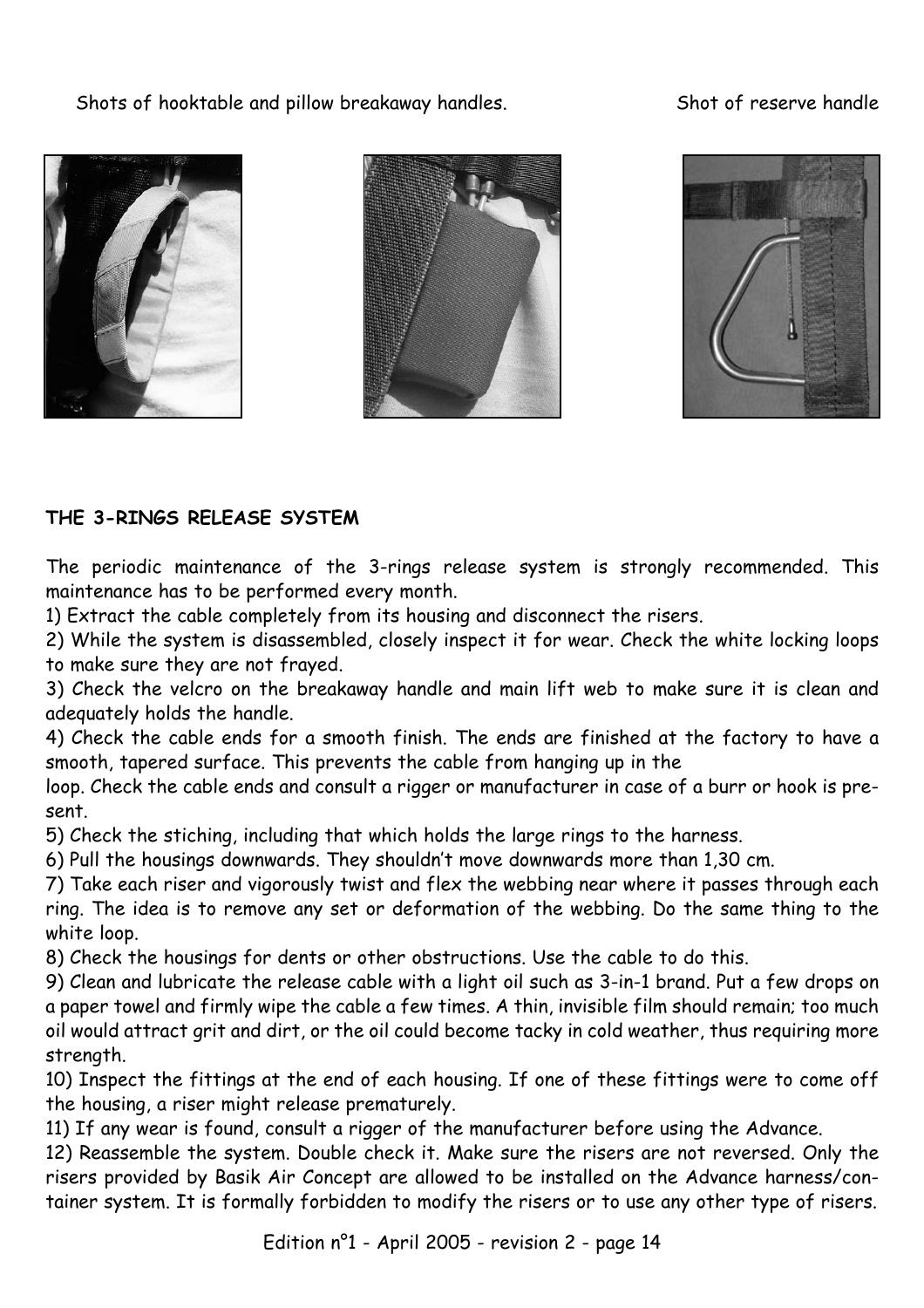## **Assembly of the 3-rings system**

1) Thread the cable into its housing and stick the handle to the harness. The handle should be positioned as close to the ends of the housings as possible so that no cable is exposed.

2) With the rings of the riser facing toward the floor, pass the ring on the end of the riser through the large harness ring from above. Fold it back toward the canopy and riser.

3) Thread the smallest ring through the middle ring in the same way, but make sure it does not pass through the large ring.

4) Thread the white loop through the small ring only and then through the riser grommet so it pokes out at the back of the riser.

5) Thread the white loop through the grommet on the end of the cable housing. The flat side of the cable housing grommet should lay against the riser.

6) Thread the yellow cable through the white loop, making sure the loop is not twisted. Make sure you do not bend the cable too sharply or kink it. Insert the free end in the channel on the back of the riser.

7) Repeat the above steps with the other riser.

## **Before jumping the Advance container system**

Before using the Advance container system, you must read this guide and proceed to the following checks. These checks must be done at least once a month or after 50 jumps. The maintenance must be done by a qualified person (up to the country of use regulations).

Velcros, spandex pouch and reserve elastic bands closing system

Main and reserve closing loops

Harness, all webbings, chest strap and leg straps

Stiches of the container and harness

Routing of handles, cables and bridles

Housings and cables

Main pilot chute and bridle

3-rings system

Main risers

All hardwares

Grommets

Main deployment bag

R.S.L if installed on your rig